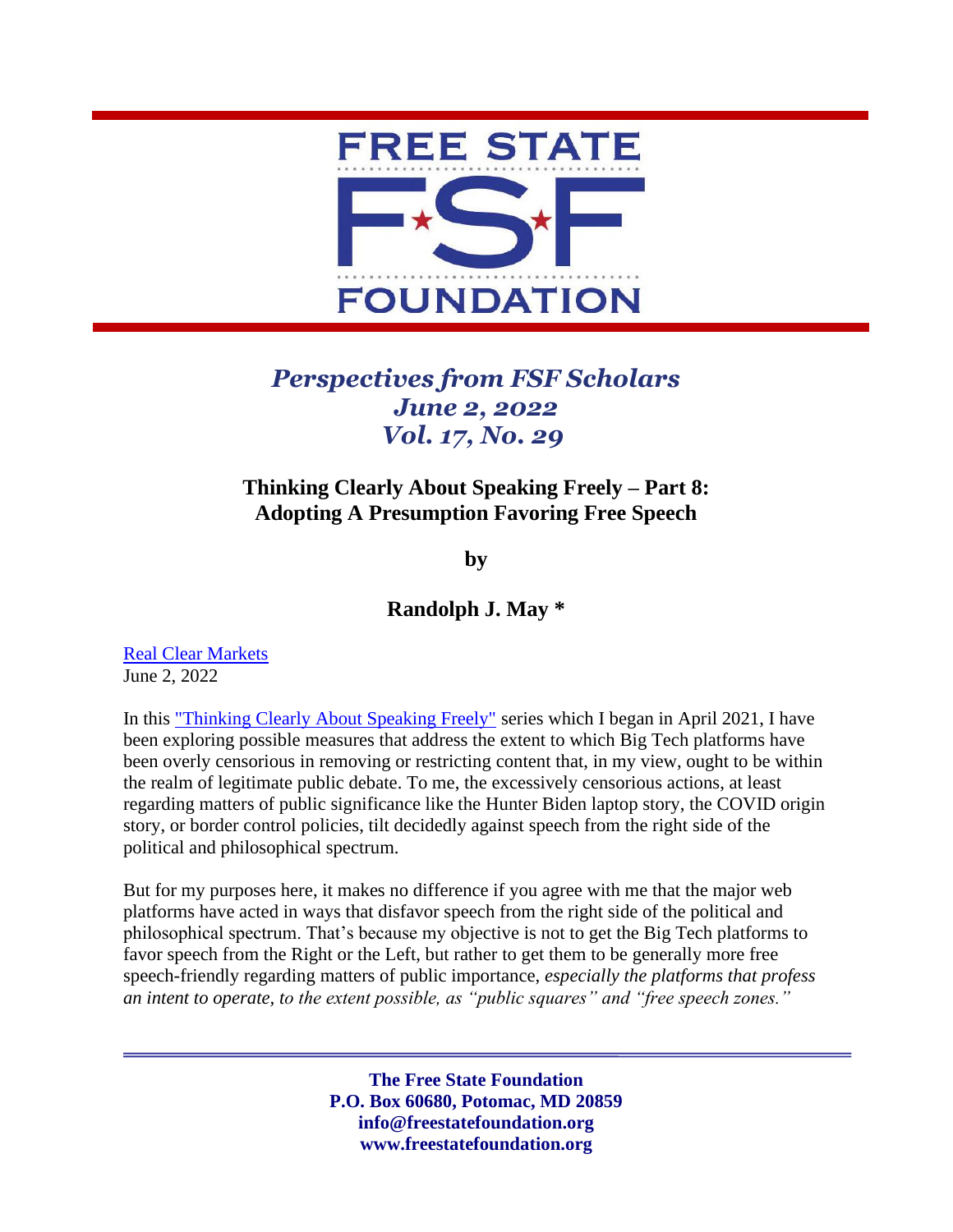And to be clear on these points too: I am not advocating that government dictate moderation policies for the Big Tech platforms or dictate specific moderation decisions. As I explained in [Part](https://freestatefoundation.org/wp-content/uploads/2022/06/Thinking-Clearly-About-Speaking-Freely-%E2%80%93-Part-6-All-Atwitter-About-Twitter-041822.pdf) 6 and here in [Part 7,](https://freestatefoundation.org/wp-content/uploads/2022/06/Thinking-Clearly-About-Speaking-Freely-%E2%80%93-Part-7-Misusing-Misinformation-050222.pdf) "as private entities, their moderation decisions generally are protected by the First Amendment, with only a few exceptions, say, for example, if they willingly coordinate speech-suppressive actions with the government or accede to government directions." And, as I said in [Part 3,](https://freestatefoundation.org/wp-content/uploads/2021/06/Thinking-Clearly-About-Speaking-Freely-–-Part-3-060421.pdf) I don't advocate, at least at this point, that the web giants be required to operate as common carriers, that is, with the obligation to carry indiscriminately all lawful posted speech – even if such compulsion were legally permissible.

What I do advocate in this Part 8 of the [series](https://freestatefoundation.org/thinking-clearly-about-speaking-freely-2/) is that platforms, at least those like Twitter and Facebook that have proclaimed that they wish, in the main, to be public squares promoting free speech, should incorporate into their "terms of service" express provisions establishing a presumption that content will not be removed or otherwise restricted absent clear and convincing evidence that the speech violates some specific, clearly delineated content prohibition. And as an integral part of this presumptive "free speech default," the terms of service should set forth procedures that allow for prompt escalation and supervisory review of initial "take down" decisions. [NOTE: Here I am not addressing platforms that claim they will not take down *any* content that is considered protected speech under current First Amendment jurisprudence.]

The terms of service of the major platforms like Twitter, YouTube, and Facebook all contain the familiar provisions specifying, in similar language, types of content considered "harmful" that may lead to restrictive actions, content constituting "harassment," "abuse," "threats of violence," "hateful conduct," "sexual content," and the like. And specification of these various types of verboten speech is commonly prefaced by phrases such as "we will remove," "we will not tolerate," or "you may not." Given the ambiguities inherent in the use of language and given that most platforms also acknowledge that context may matter, it is not surprising, or necessarily objectionable, that the platforms' "speech rules" contain language such as that above.

I understand the Internet platforms have constructed, and constantly revise, elaborate algorithms intended to determine, at least initially, whether posted content violates the prohibited categories of harmful speech. Those algorithms, no matter how sophisticated, are necessarily somewhat crude instruments for implementing censorship decisions. They are created by humans (with their own biases) and implemented and reviewed by humans (with their own biases). For present purposes, I am willing to assume that these algorithms are created and applied in a way that does not *intentionally* tilt towards favoring or disfavoring speech that may be categorized as falling into one of the prohibited categories.

But that's precisely the problem for a platform, say, Twitter if Elon Musk gains control, that wishes to operate, in the main, as a free speech zone. To accomplish this, the platform needs to adopt an explicit policy that presumes that content will not be taken down or restricted absent clear and convincing evidence that the speech violates some specific, clearly delineated content prohibition. With that express top-level policy in place, procedures can be implemented that will provide, along with a fair opportunity for the presentation of arguments by the poster, for prompt escalation and review of challenged restrictive decisions, say, at least up through two or three supervisory levels.